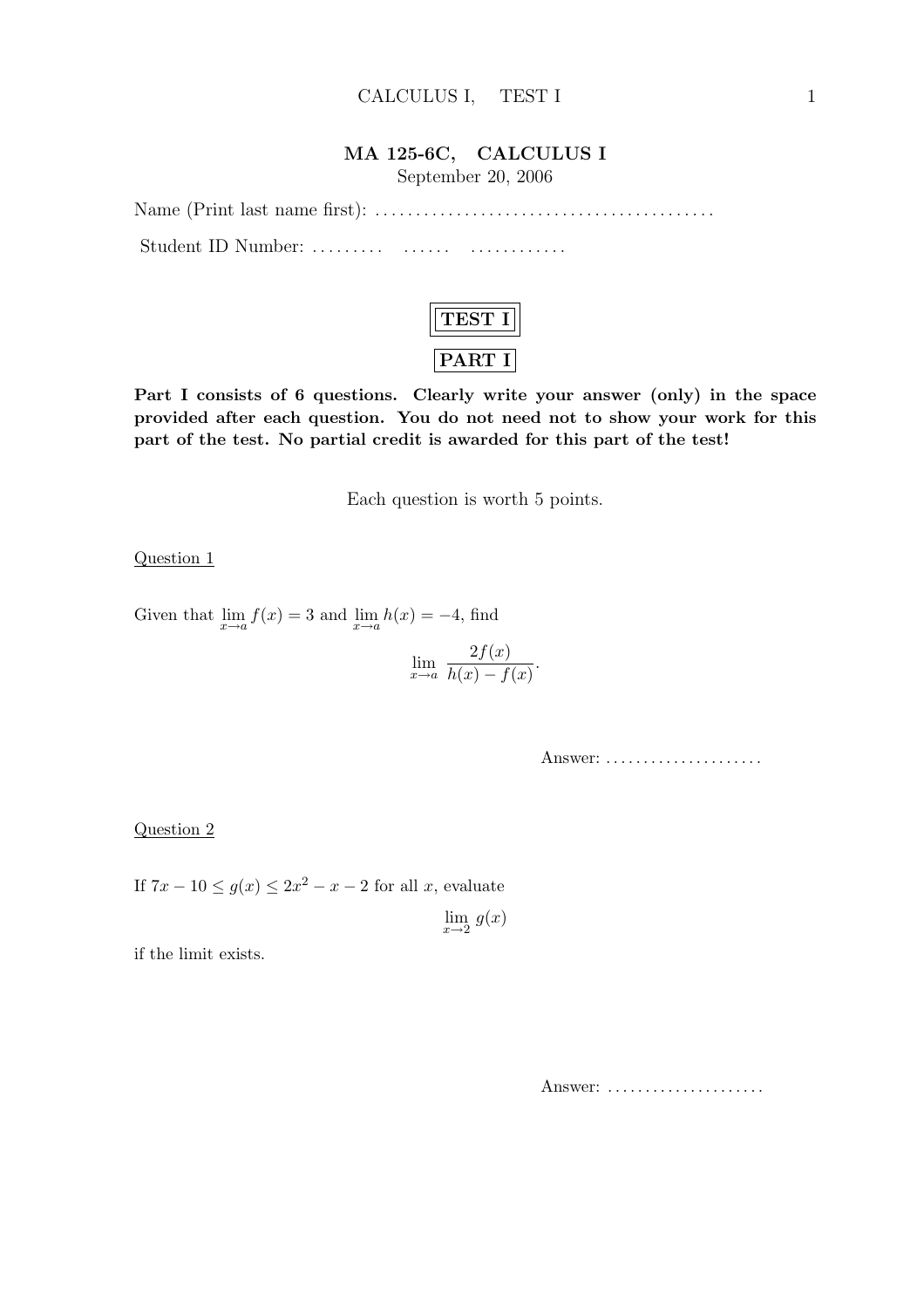### Question 3

Use the definition of continuity to evaluate [note that your answer must be a number]

$$
\lim_{x \to 2\pi} \cos \left(x - 2 \cos \left(\frac{x}{4}\right)\right).
$$

Answer: ..................

Question 4

Find the limit

$$
\lim_{x \to \infty} \frac{x^4 + 4x}{7x^4 - x^3 + 7}.
$$

Answer: ..................

Question 5

Given that  $g(3) = -3$  and  $g'(3) = 2$ , find an equation of the tangent line to the graph of  $y = g(x)$  at  $x = 3$ .

Answer: ..................

Question 6

Where is the function  $f(x) = |x + 1|$  **not** differentiable?

Answer: ..................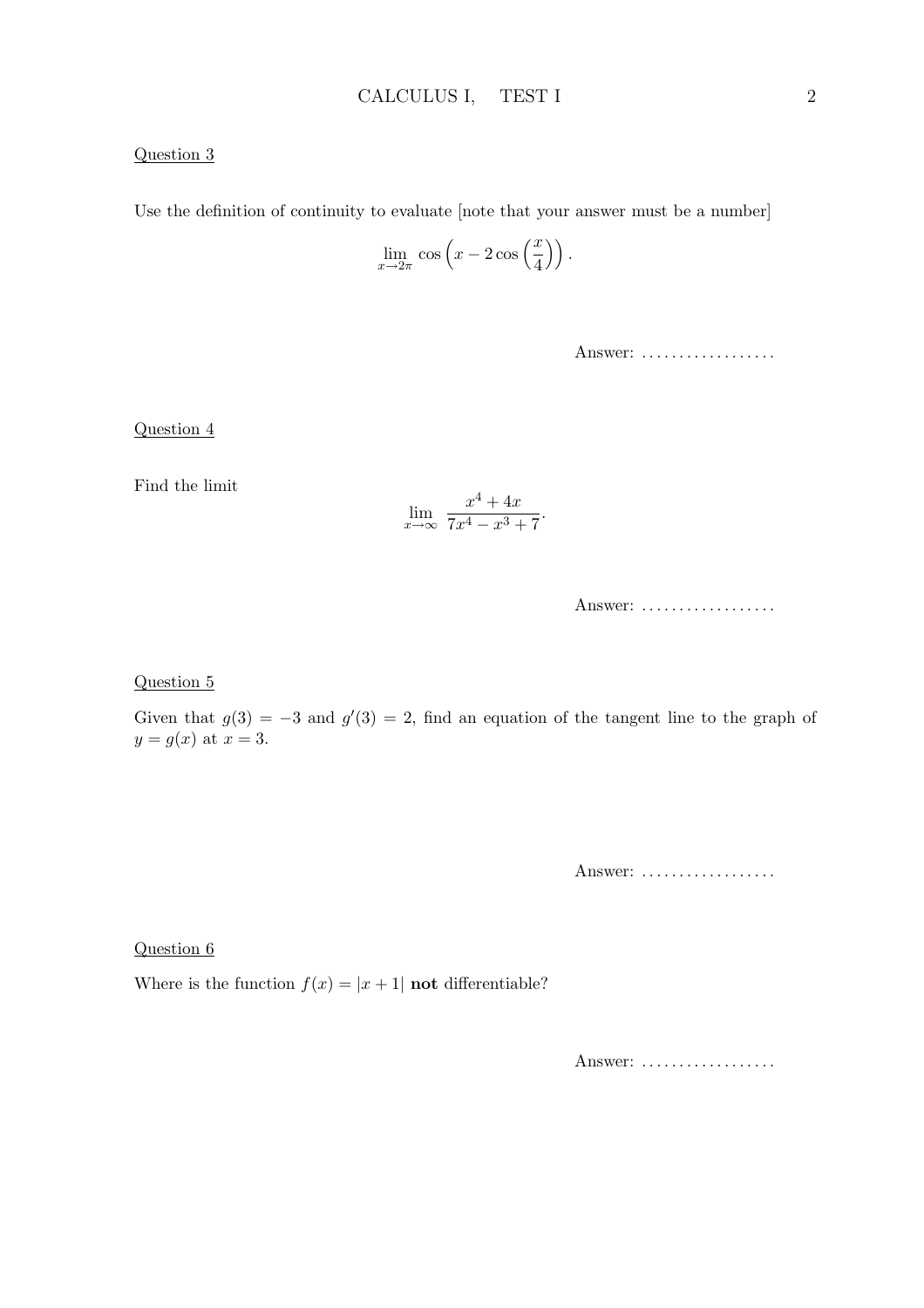### PART II

Each problem is worth 14 points.

Part II consists of 5 problems. You must show your work on this part of the test to get full credit. Displaying only the final answer (even if correct) without the relevant steps will not get full credit.

## Problem 1

Consider the function

$$
f(x) = \begin{cases} 3x - 2 & \text{for } x < 2, \\ 2x + 3 & \text{for } x \ge 2. \end{cases}
$$

(a) Evaluate

 $\lim_{x\to 2^-} f(x).$ 

(b) Evaluate

$$
\lim_{x \to 2^+} f(x).
$$

(c) Is this function continuous at  $x = 2$ ? (Justify your answer!)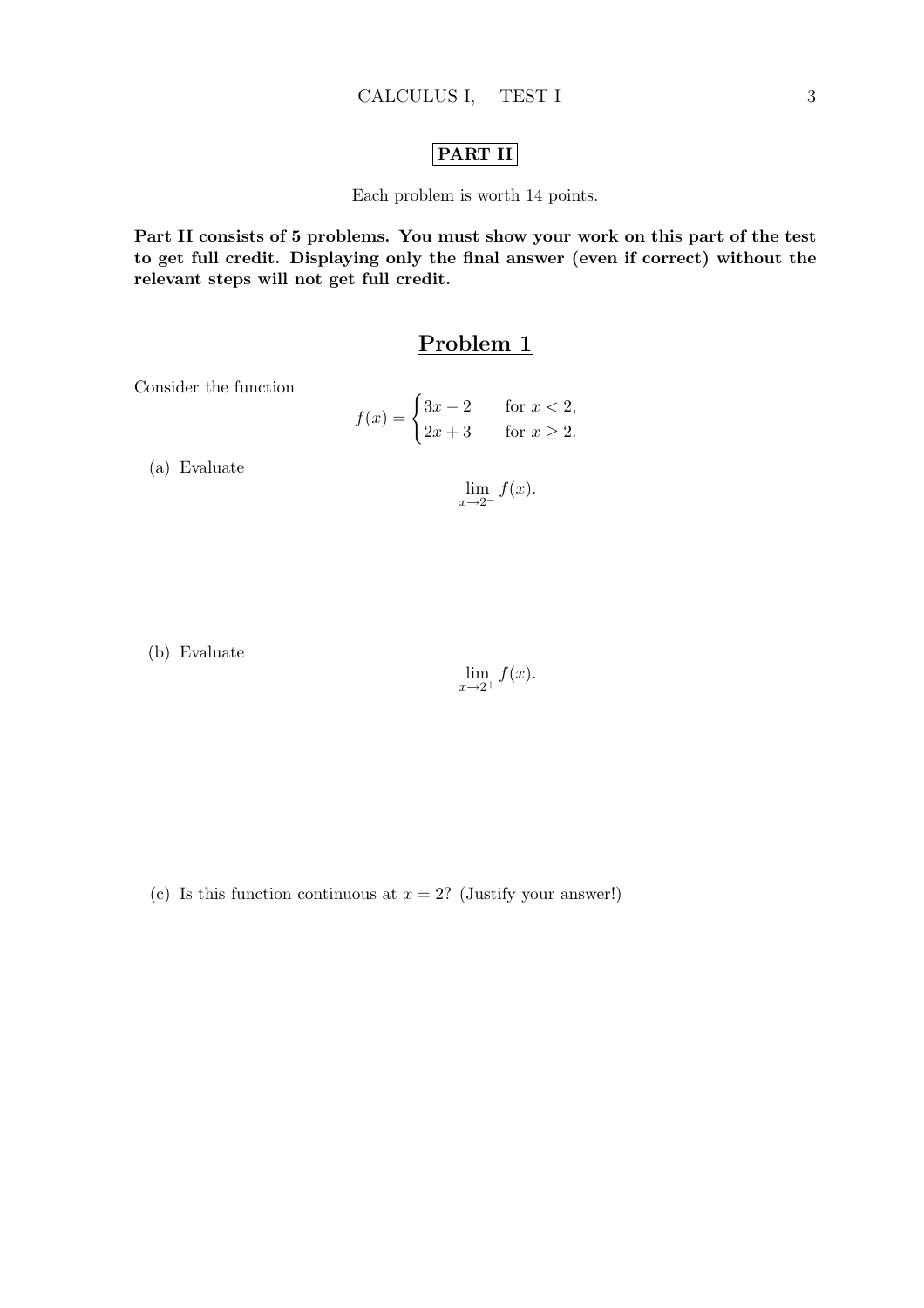Sketch the graph of an example of a function  $f$  such that

$$
\lim_{x \to 0^{-}} f(x) = 1, \qquad \lim_{x \to 0^{+}} f(x) = -1, \qquad f(0) = 0,
$$

$$
\lim_{x \to 2^{-}} f(x) = 0, \qquad \lim_{x \to 2^{+}} f(x) = 1, \qquad f(2) = 1.
$$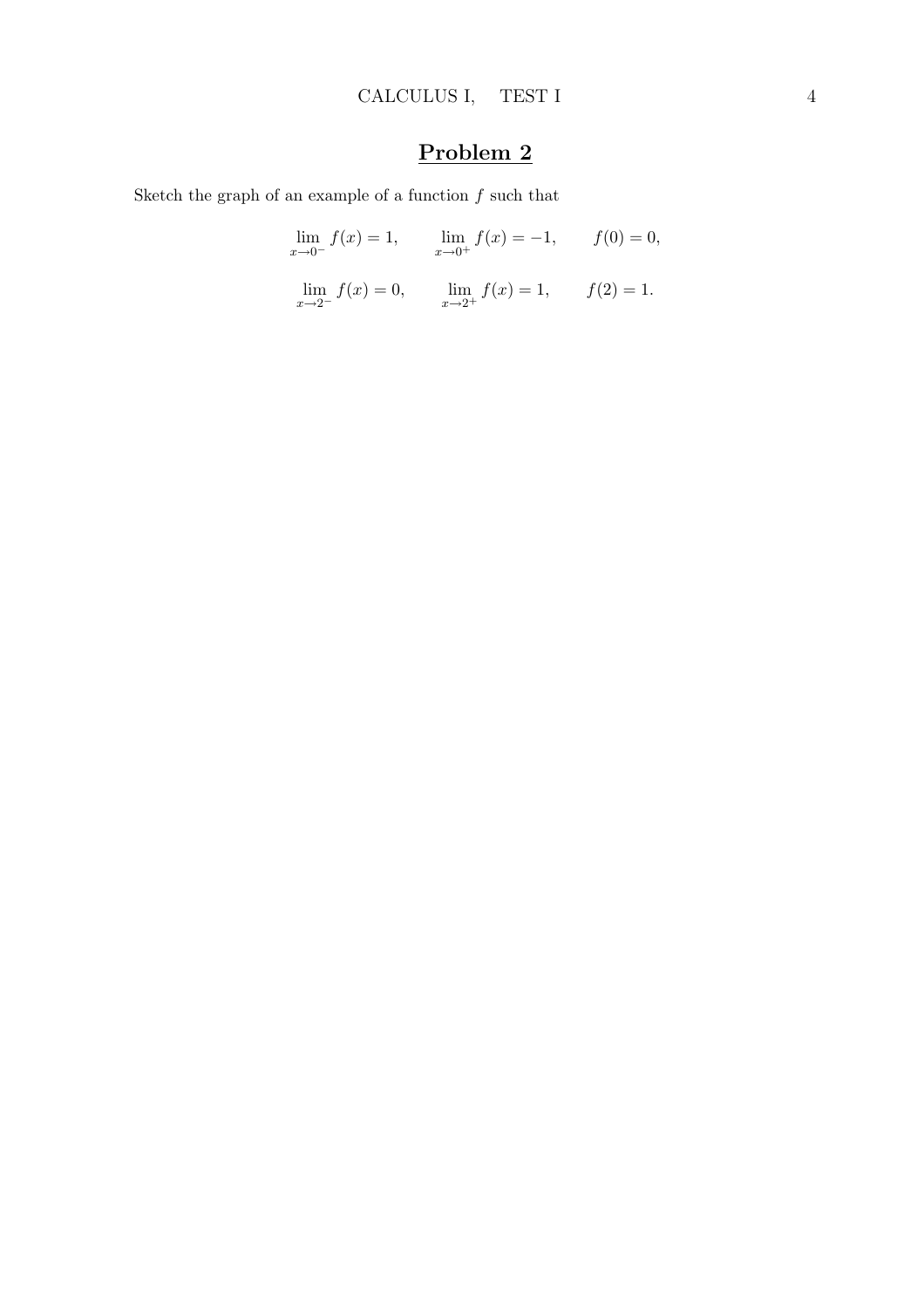(a) Evaluate the limit

$$
\lim_{x \to 5} \frac{x^2 - 5x}{x^2 - x - 20}
$$

(b) Evaluate the limit

$$
\lim_{x \to 4} \frac{5 + \sqrt{x}}{\sqrt{5 + x}}
$$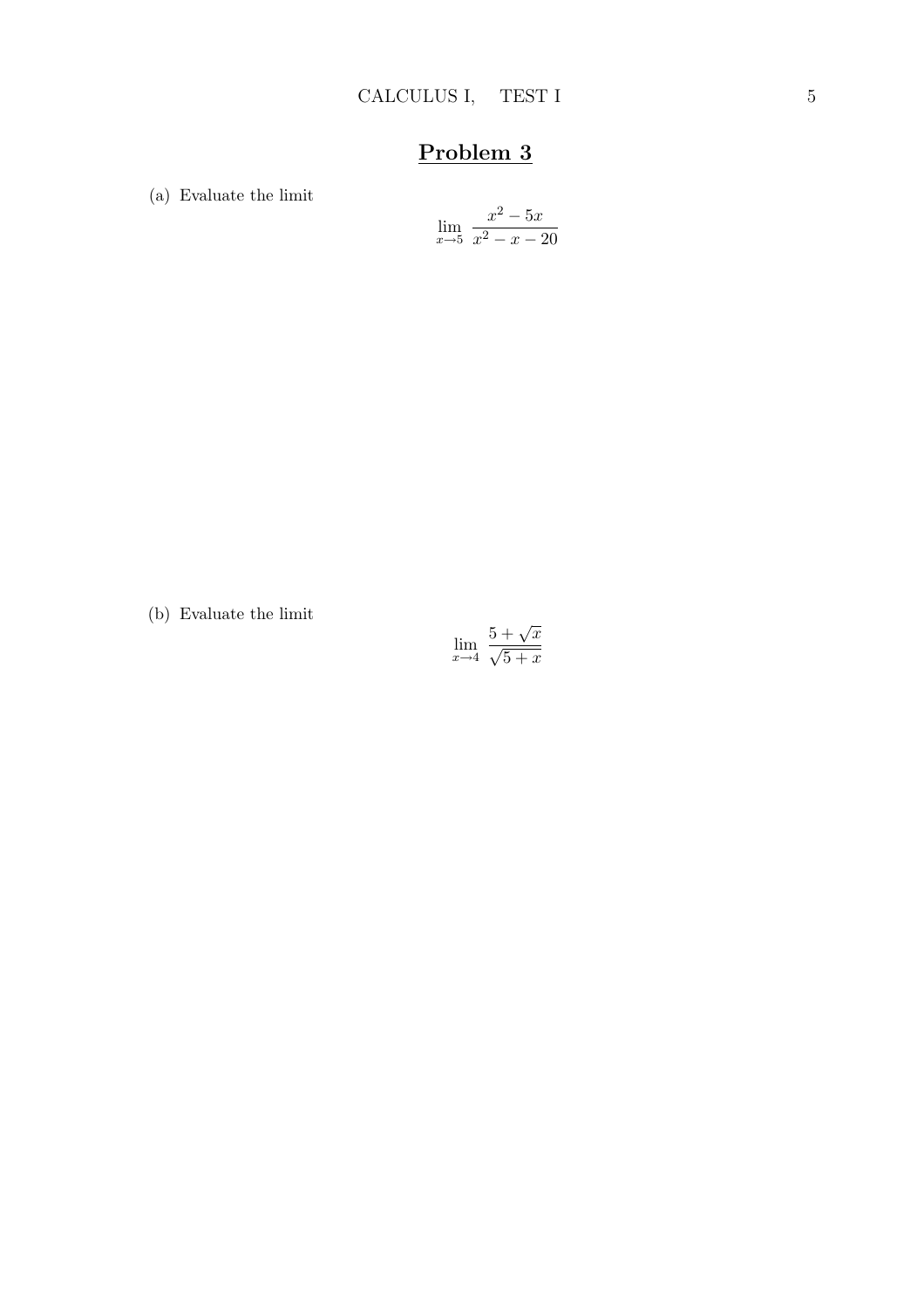(a) For what (numerical) value of the constant  $c$  is the function

$$
f(x) = \begin{cases} cx^2 + x & \text{if } x > 1 \\ x^3 - cx & \text{if } x \le 1 \end{cases}
$$

continuous on  $(-\infty, \infty)$ ? (Justify your answer!)

(b) The displacement (in meters) of a particle moving in a straight line is given by the equation of motion  $s = 40t + 15$ , where t is measured in seconds. Find the velocity of the particle at time  $t = 2$  seconds.